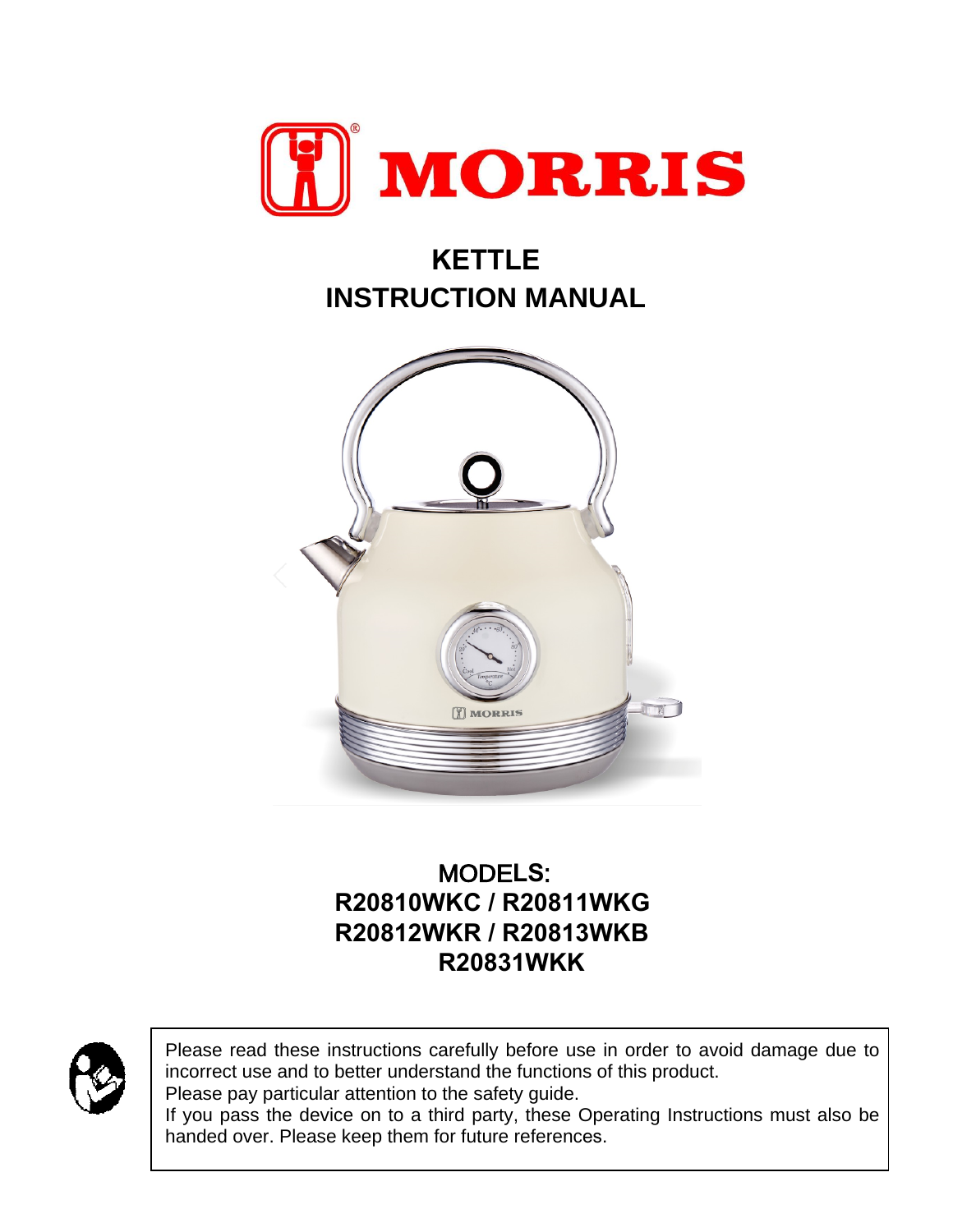# **IMPORTANT SAFEGUARDS**

## **When using your kettle, basic safety precautions should always be followed, including the following**:

- 1. Before making use of this kettle make sure you have read all instructions carefully and thoroughly.
- 2. Close supervision is necessary when any appliance is used by or near children.
- 3. Before connecting the kettle, check whether the voltage indicated on the appliance (underside of kettle and base unit) corresponds with the mains voltage in your home. If this is not the case, contact your dealer and do not use the kettle.
- 4. Switch off and unplug from the outlet before filling, emptying, cleaning, or when not in use.
- 5. Do not overfill above the maximum level indication mark, as boiling water may be ejected. Fill with cold water only.
- 6. To prevent any risk of fire, do not operate this unit in the presence of explosive and/or flammable fumes, or materials, or near gas and electric burners or inside heated ovens.
- 7. Do not let the cord hang over the edge of a table or a counter. Do not let the cord touch any hot surface.
- 8. Never yank on the cord as this may damage the cord and leading to a risk of electric shock.
- 9. If the cord or plug is damaged, or after the appliance malfunctions or is dropped or damaged in any way, return the appliance to your nearest authorized service agent for examination, repair or adjustment.
- 10. Avoid touching the surface of the hot kettle, always use the handle and knobs.
- 11.To avoid possible steam damage, avoid facing directly the spout while operating the kettle.
- 12. If operated on wood furniture, use a protective pad to prevent damage on delicate finishes.
- 13.To avoid scalding, always ensure the lid is firmly closed before operation.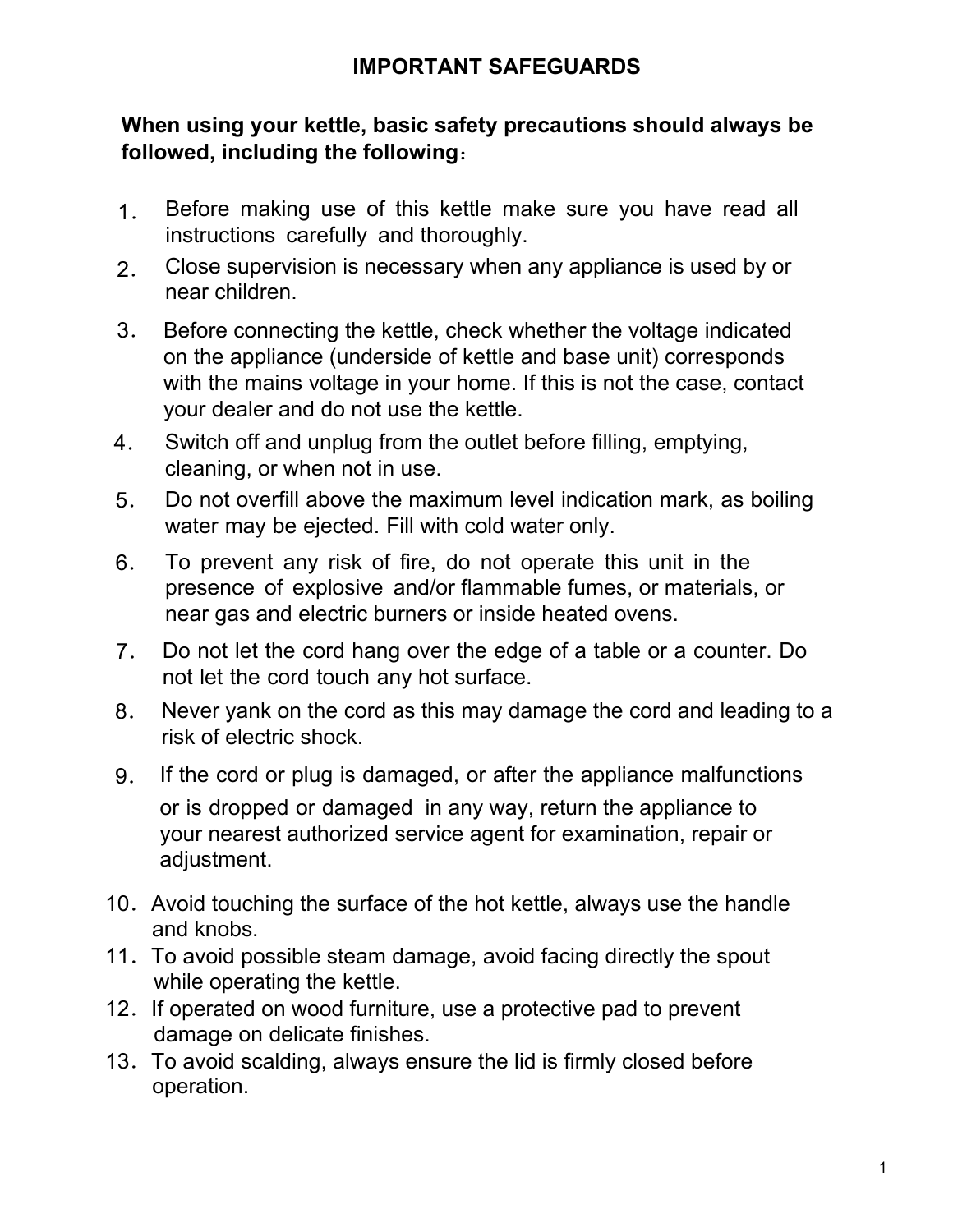- 14. Scalding may occur if the lid is opened while boiling water.
- 15. Always handle the lid carefully when the unit is hot.
- 16. Extreme caution must be used when moving the kettle containing hot water. Never lift the kettle by its lid. Always use the body handle.
- 17. Do not switch the kettle on if it is empty.
- 18. To prevent any electrical hazard, do not immerse this kettle, power base or cord set in any liquid.
- 19. Use this kettle only along with the supplied base unit. Do not use the base unit for other purposes.
- 20. To prevent the risk of fire, do not operate in the presence of explosive and/or flammable materials.
- 21. During the boiling of water, or in the short time after the water boils, do not attempt to open the lid, as the steam might scald your hand.
- 22. Never exceed the maximum water volume, as there exists a risk of damaging the kettle.
- $\mathsf{23}_{\cdot}$  Perform descaling of the kettle on a regular basis so as to maintain optimal operation of your kettle.
- 24. If the supply cord is damaged, it must be replaced by the manufacturer, its service agent or similarly qualified persons in order to avoid a hazard.
- 25. This appliance can be used by children aged from 8 years and above and persons with reduced physical, sensory or mental capabilities or lack of experience and knowledge if they have been given supervision or instruction concerning use of the appliance in a safe way and understand the hazards involved. Cleaning and user maintenance shall not be made by children without supervision. Keep the appliance and the cord out of reached by children aged less than 8 years.
- 26. Children of less than 3 years should be kept away unless continuously supervised. Children aged from 3 years and less than 8 years shall only switch on/off the appliance provided that it has been placed or installed in its intended normal operating position and they have been given supervision or instruction concerning use of the appliance in a safe way and understand the hazards involved. Children aged from 3 years and less than 8 years shall not plug in, regulate and clean the appliance or perform user maintenance.

# **Save these instructions for future reference**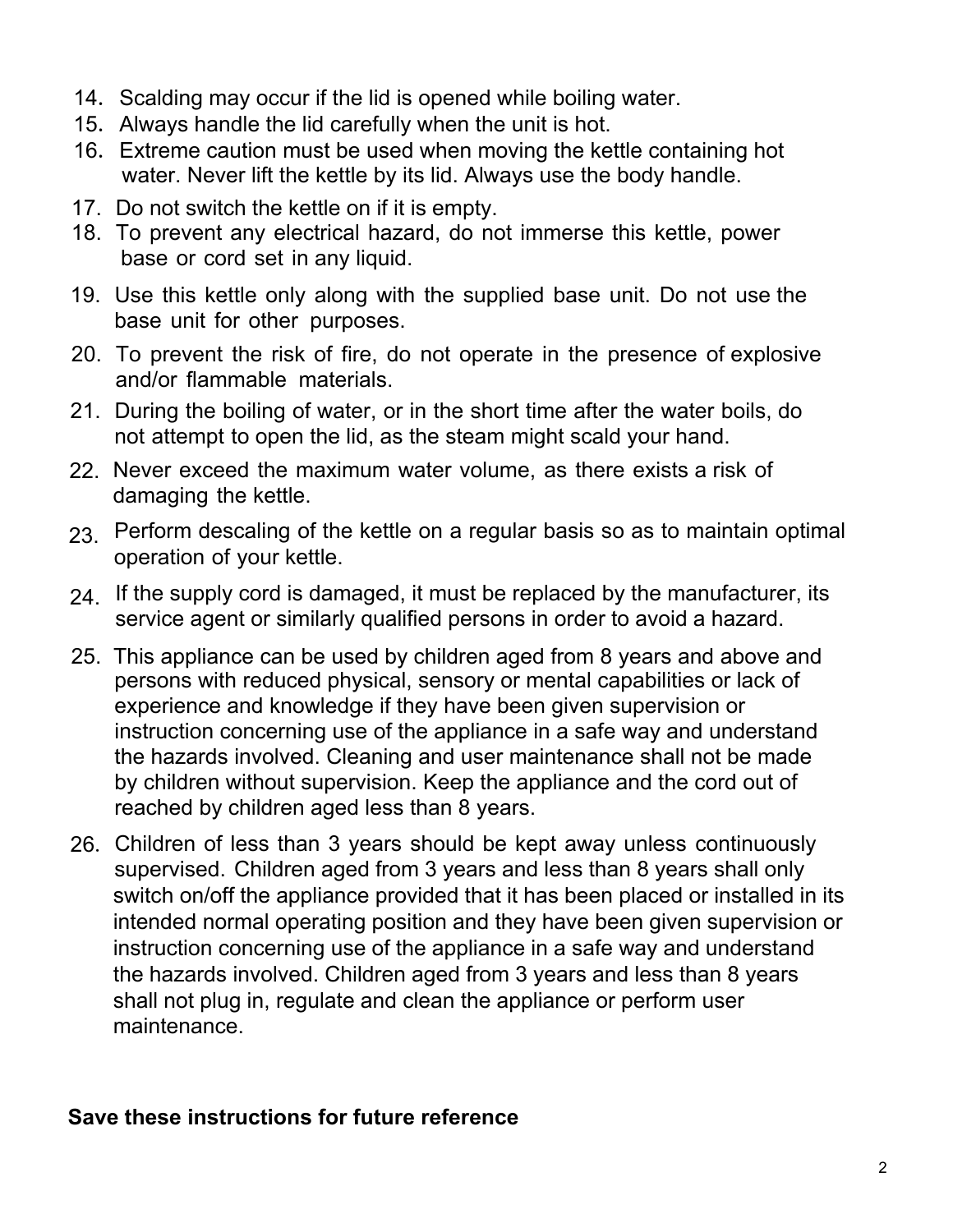#### **SPECIAL SAFEGUARDS for this device**

- Stand the appliance on a table or flat surface.
- Do not use or keep this product outside when it is raining.
- Do not store the appliance near hot ovens or heating appliances.
- Certain parts of the appliance can get hot. Do not touch them, as you may burn yourself.
- Never modify the appliance in anyway.
- Use only cold water when filling the device.
- The water level must be between the MAX and MIN mark.
- Switch the device off before removing it from the base.
- Always ensure that the lid is tightly closed.
- The base and exterior of the kettle must not become wet.
- Make sure the body of the device matches with the base.

#### **USE OF THE MACHINE**

#### Before using the machine for the first time**, r**inse the inside **with fresh water**.

- 1. Fill half of the tank with fresh water.
- 2. Put the switch on "ON" position. The light turns on, showing that water begins heating up.
- 3. After boiling, the apparatus will turn off automatically
- 4. Raise the device body carefully and empty water in a sink by watching out not to splash (risk of scald).
- 5. The apparatus is ready to be used again.

#### **WHILE USING**

- 1. Put the electric charger base on a flat surface.
- 2. Fill the device with fresh water (without any additives). **Νote:** Do not overfill! Use the water level indicator.
- 3. Place the cover.
- 4. Place the device on its base.
- 5. Only connect the machine to a properly installed 220V~ 60Hz safety socket. (check whether the electrical voltage that you intend to use is the same as that of the machine. Details are to be found on the label on the base).
- 6. Change the switch of the device to position "1". The control lamp on the device illuminates, showing that the water is heating.
- 7. While the water starts boiling, the device will turn off automatically.
- 8. Lift the device and pour the water in a safe container. **Note:** Take care to avoid any burn. Do not press up the lid when pouring.

#### **MAINTENANCE AND CLEANING**

Before cleaning, switch off the device.

Always disconnect it and let it cool before cleaning.

Clean the outside of the device with a sponge or slightly wet linen.

Never immerse the body or the base of the device in water or any other liquid!

Do not use abrasive cleaners, gritting, or metal brush or another sharp object for cleaning.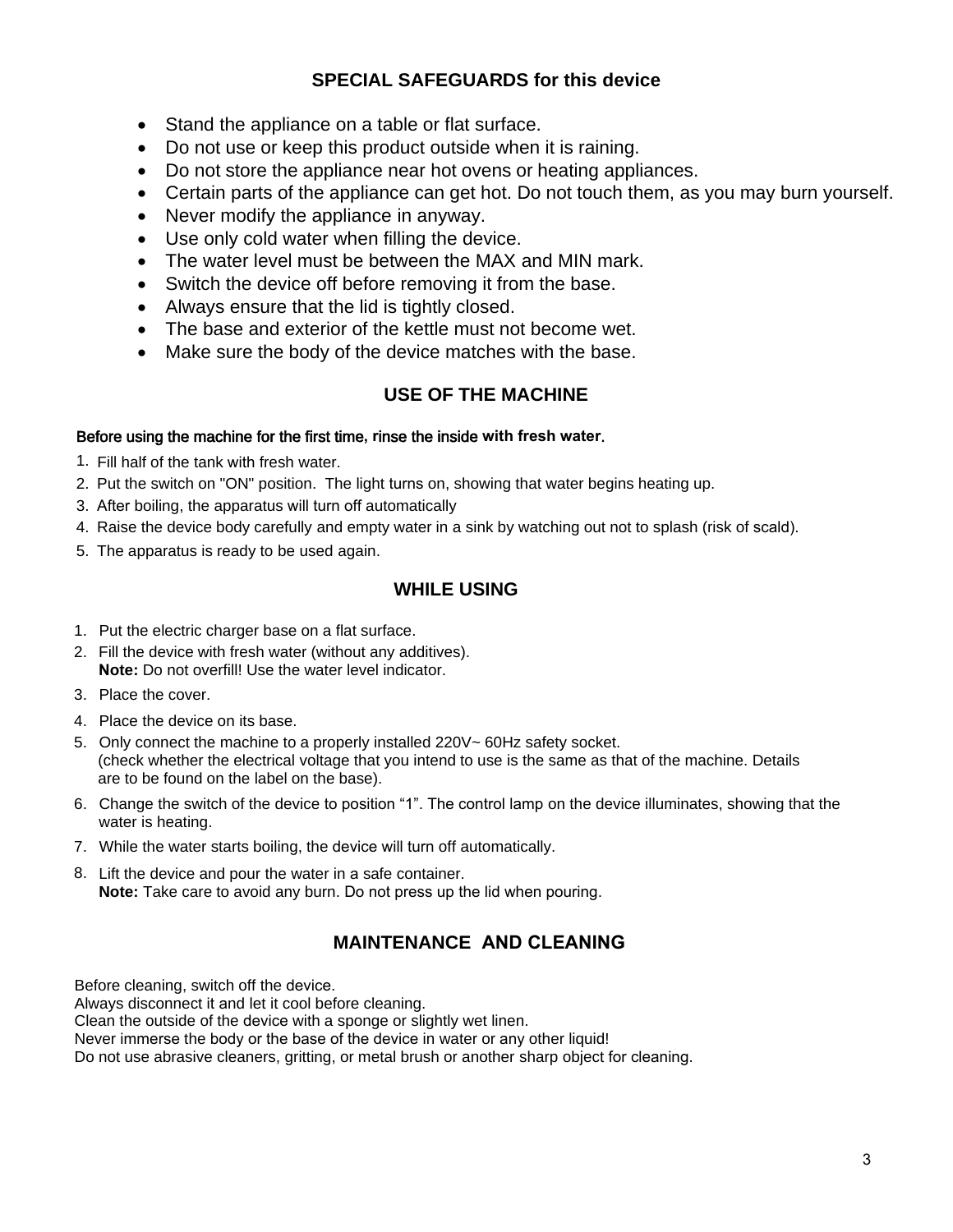#### **STORAGE**

- Ensure the unit is completely cool and dry.

- Do not wrap the cord around the appliance, as this will cause damage.

- Keep the appliance in a cool, dry place.

#### **SPECIFICATIONS**

Power supply AC 220-240V 50/60Hz Power 1850-2200W

*The characteristics may change without prior notice.*

This unit is equipped with an electrical outlet with earth and must be earthed in the appropriate plug.

Note: In the event of question concerning the earth or electric connection, please consult a qualified personnel.

In the event of short-circuit, earthing reduces the risk of electric shock while making possible the current to be evacuated by the wire of ground.

CAUTION: In order to minimize the risks of electric shock, in case of a breakdown do not try to open the case but call a qualified technician for repairs.